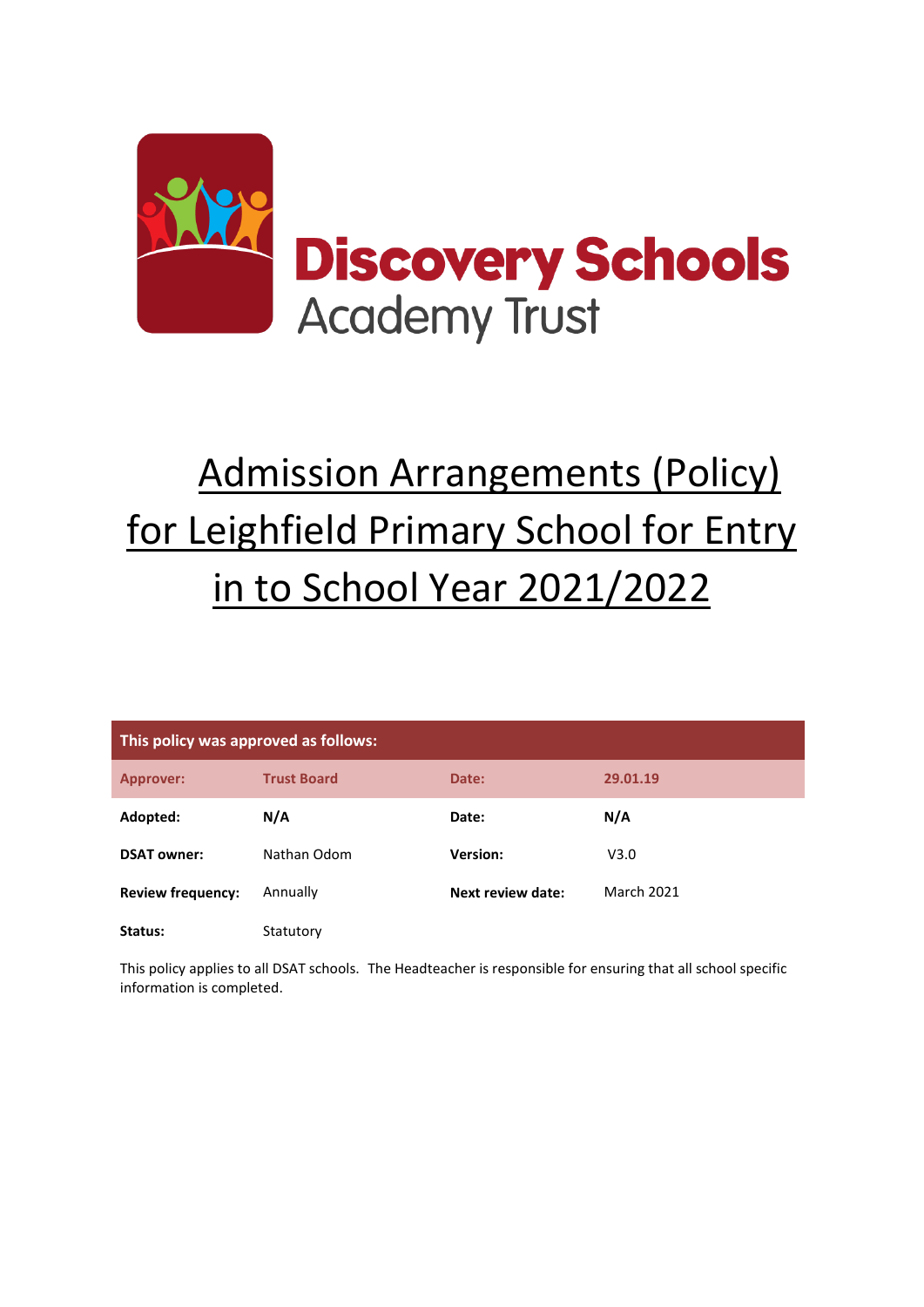#### **Document History**

| <b>Version</b>   | <b>Version Date</b> | <b>Author</b>      | <b>Summary of Changes</b>                                                               |
|------------------|---------------------|--------------------|-----------------------------------------------------------------------------------------|
| V1.0<br>draft    | 29/17/17            | <b>Nathan Odom</b> | Draft Admissions Policy heard at FAR Committee                                          |
| V1.0             | 18/01/2019          | <b>Nathan Odom</b> | Policy approved by the Trust Board                                                      |
| V <sub>2.0</sub> | 29/01/2019          | <b>Nathan Odom</b> | Policy reviewed and approved by the Trust Board.<br>Version and document control added. |
| V3.0             | 12/03/2020          | <b>Nathan Odom</b> | Policy updated and shared                                                               |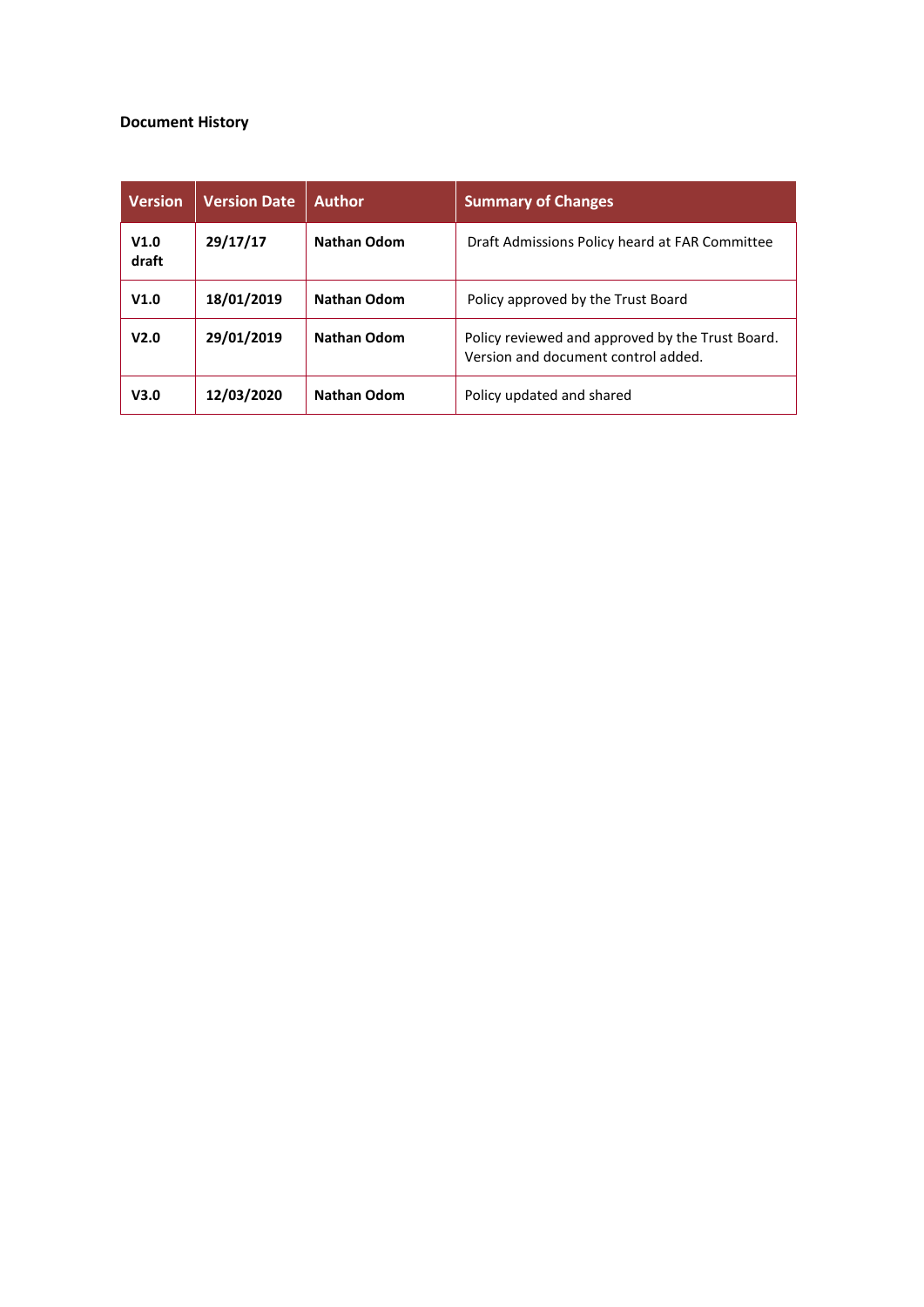# **1. Introduction**

- 1.1 Leighfield Primary School is a 4-11 years primary School in Uppingham providing state funded education.
- 1.2 Leighfield Primary School is a member of the Discovery Schools Academy Trust.
- 1.3 The purpose of this policy is to ensure that places at the school are allocated and offered in a transparent and fair manner.
- 1.4 The school admits 30 pupils per year group. This is known as the Published Admission Number(PAN).
- 1.5 The school admits children in to reception year from the start of the autumn term.
- 1.6 Leighfield Primary School admissions waiting lists and appeals are coordinated and administered by the School and Trust.

## **2. First Time Admissions**

- 2.1 All Discovery Schools have a single start for first time admissions at the start of the autumn term for children aged four years of age.
- 2.2 Children are offered a school place from four years of age, the autumn term following their fourth birthday. However, statutory school age is from the first term following their fifth birthday;

This means that;

- A child turning 5yrs in the autumn term must start school no later than the start of the Spring term.
- A child turning 5yrs in the spring term must start school no later than the start of the Summer term.
- A child turning 5yrs in the summer term must start school no later than the start of the Autumn term. **Please see more information in section 4**

## **3. Making a First Time Admission Application (FTA)**

- 3.1 The school participates with the Local Authority's First Time Admission Coordinated scheme. This means parents must apply to the Local Authority where they live using the Common Application Form before the January  $15<sup>th</sup>$  closing date for submissions.
- 3.2 The easiest way to apply for a school place is to apply online. To apply online or speak to the admission service at your Local Authority, please use the contact details below: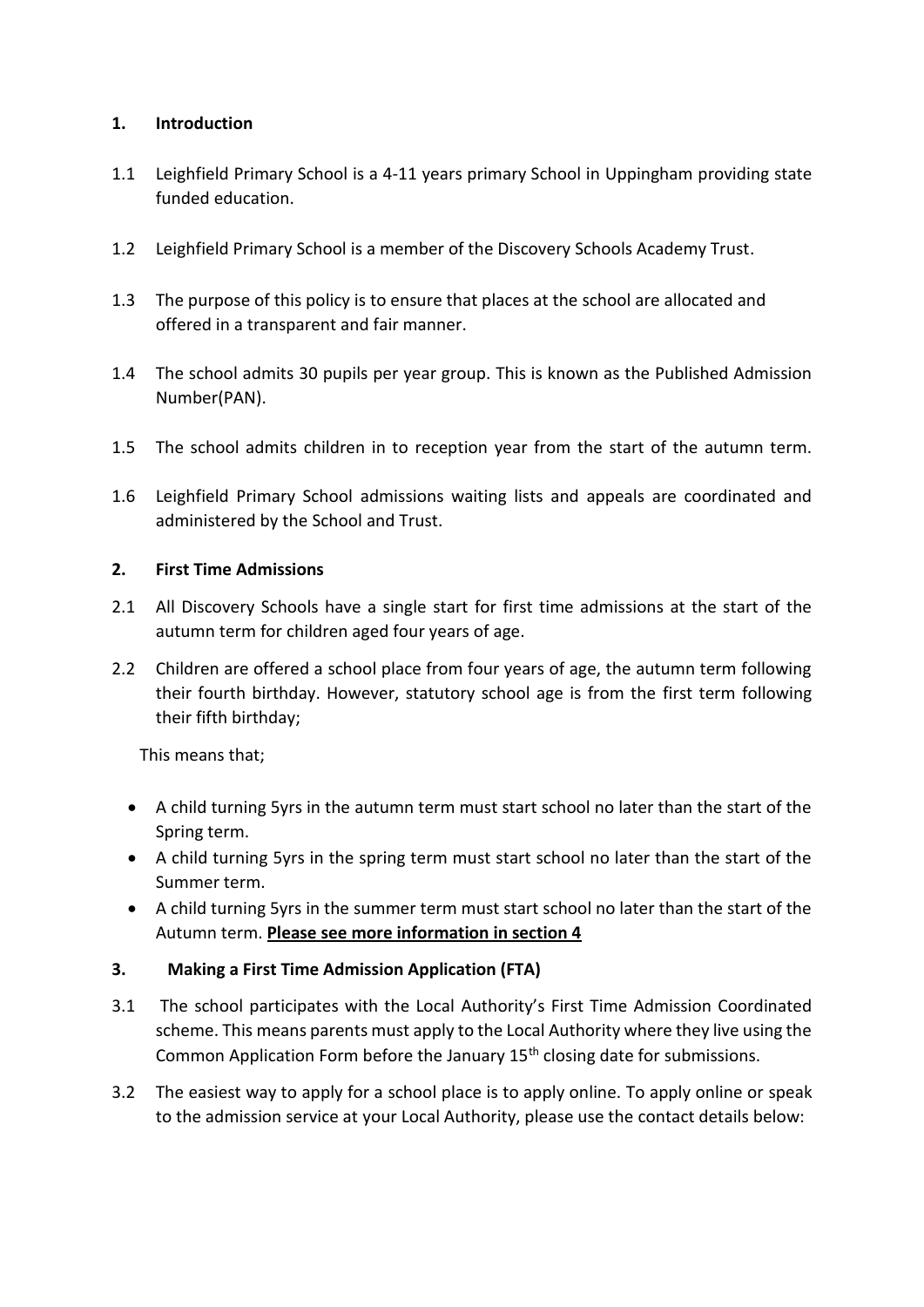# Leicestershire County Council

[www.leicestershire.gov.uk/education-and-children/schools-colleges-and](https://www.leicestershire.gov.uk/education-and-children/schools-colleges-and-academies/school-admissions/apply-for-a-primary-school-place)[academies/school-admissions/apply-for-a-primary-school-place](https://www.leicestershire.gov.uk/education-and-children/schools-colleges-and-academies/school-admissions/apply-for-a-primary-school-place)

School Admissions Service - 0116 305 6684 [admissions@leics.gov.uk](mailto:admissions@leics.gov.uk) 

Leicester City Council

[www.leicester.gov.uk/schools-and-learning/school-and-colleges/school-admissions/](http://www.leicester.gov.uk/schools-and-learning/school-and-colleges/school-admissions/) School Admission Service - 0116 454 1009-option 1 [admissions.online@leicester.gov.uk](mailto:admissions.online@leicester.gov.uk)

# Rutland County Council

[www.rutland.gov.uk/my-services/schools-education-and-learning/schooladmissions/](http://www.rutland.gov.uk/my-services/schools-education-and-learning/schooladmissions/)

Admissions Service - 01572 [722 577](tel:01572722577) [admissions@rutland.gov.uk](mailto:admissions@rutland.gov.uk)

- 3.3 Parents are encouraged to list three choices of schools on the application form including the catchment school for that area. Contact your Local Authority to find out your catchment school(s). **The closing date for first time admission applications is the 15th January (national closing date).**
- 3.4 Parents will be informed by their Local Authority of the place given to their child on the 16<sup>th</sup> April (national offer day) or the next working day.
- **4. Deferred & Part-Time Entry in to School**

## Deferred Entry

4.1 A parent can defer the date of their child's admittance in to school until later in the school year, but not beyond the point at which they reach compulsory school age and not beyond the beginning of the final term of the school year which the application was made for. The request for deferred entry should be made in writing to the school and accompanied where possible with lead professional documentation supporting the application. Deferred entry should be indicated on the Common Application Form.

## Part Time Entry

4.2 Where a parent wishes, a child may attend school part-time until later in the school year but not beyond the point at which they reach compulsory school age. The place at the school will be held open for the child and not made available to another child until the end of the academic year the place was applied for. Part-time entry should be indicated on the Common Application Form.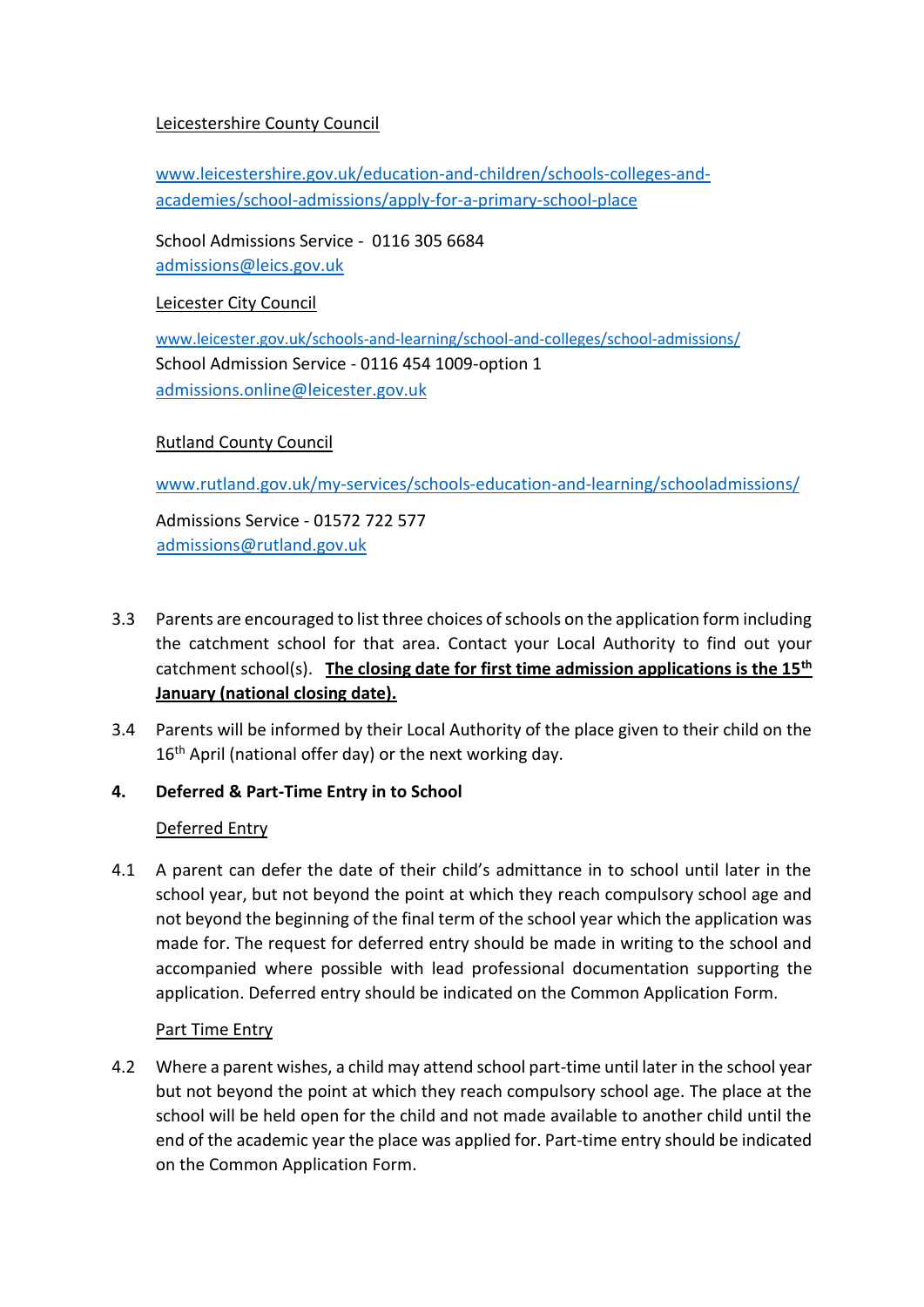## **5. Admissions of Children Outside Their Normal Age Group**

- 5.1 Parents may request that their child is admitted outside their normal age group, for example if the child is gifted and talented or has experienced problems such as ill health. The request for delayed entry should be made in writing to the school and accompanied where possible with lead professional documentation supporting the application.
- 5.2 Parents of summer born children may choose not to send their child to school until the September following their fifth birthday and may request that they are admitted out of their normal age group – to reception year rather than year one. *(Children born between 1 st April and the 31st August are classed as summer born)*.
- 5.3 If parents of a summer born children wish to defer until entry of the start of year one, they must make a new in-year application. If the parents of summer born children wish for their child to start in reception a year later, and therefore be admitted outside their normal year group, they must request delayed entry as part of their Common Application Form.
- 5.4 When requests for entry outside of a child's normal age group are made, the school will base its decision on what is best for the child. The school will take in to consideration the views of the parent, headteacher and other professionals involved, using any supporting evidence.
- 5.5 To maintain fairness and consistency of approach each case will be assessed using the following process and principles:
	- An early discussion with the parents, headteacher and other appropriate professionals (for example Education Psychologist) as necessary, supported by existing documentation to consider what is the best course of action for the child.
	- In exceptional circumstances, an Education Psychologist may elect to assess the child in the home/school environment.
	- A panel led by the School's headteacher and other professionals will make a final decision whether the best interests of the child would be met by them being admitted to the requested year group rather than the normal year group.
- 5.6 The School will write to the parents with the outcome including the reasons for the decision.
- 5.7 It is important to note that if it agreed to delay the child's entry in to school, this allows parents to re-apply a year later along with other children; it does not mean a place will be held or guaranteed.
- 5.8 Parents have the statutory right to appeal against the refusal of a place at the school for which they have applied. This right does not apply if the child is offered a place at the school but it is not in the preferred age group.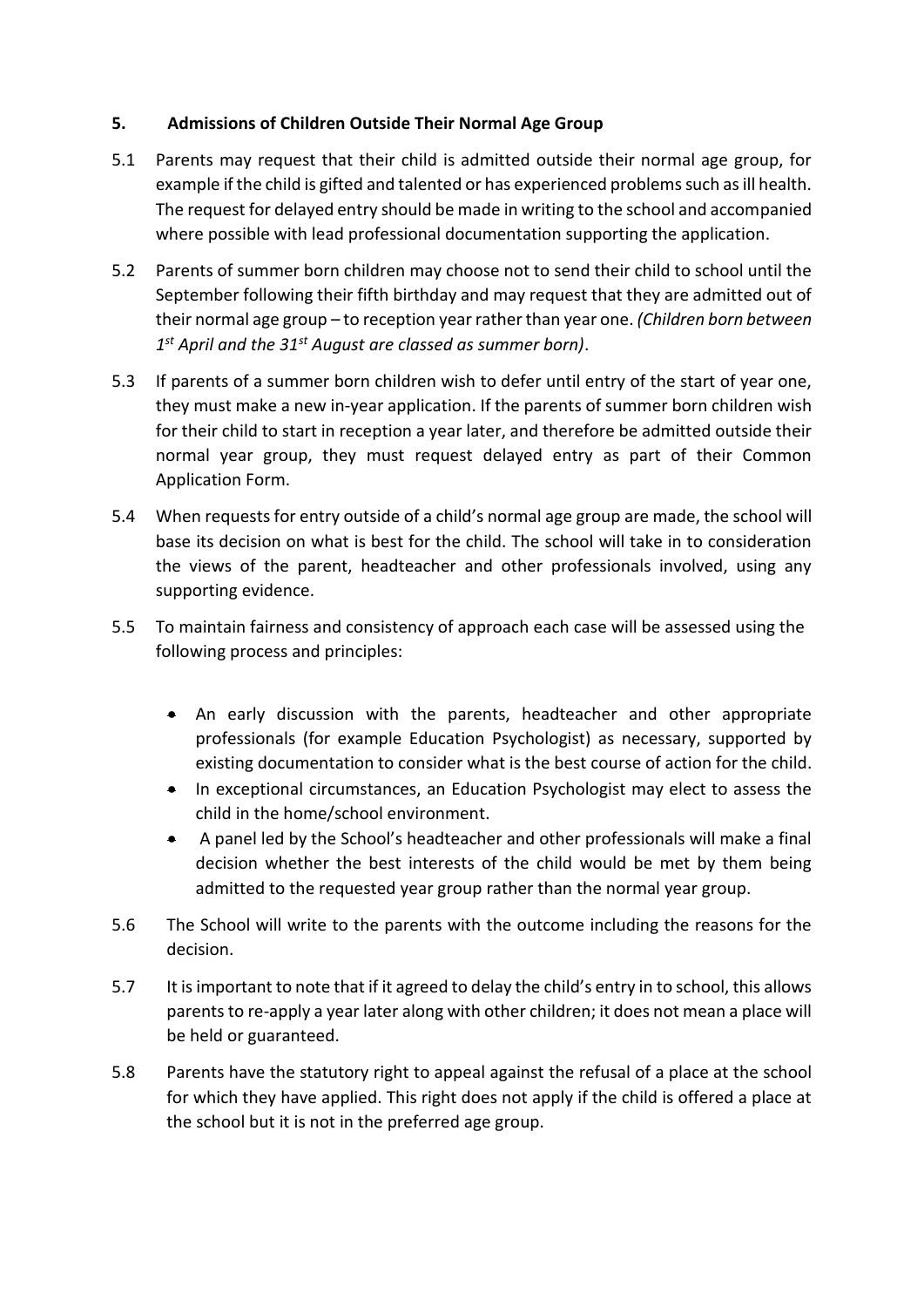# **6. Priority Criteria**

6.1 Where the school receives fewer preferences than there are available places all pupils will be offered a place. Where the school receives more applications than there are places available, the following priority criteria will be applied. Pupils with a Statement of Special Educational Needs or Education, Health and Care Plan will be allocated a place before other applications are considered. These allocations will reduce the number of places available.

## Priority Criteria

| 1 <sub>st</sub> | A 'looked after child' or a child who was previously looked after but<br>immediately after being looked after became subject to an adoption, child<br>arrangements or special guardianship order.                                                  |
|-----------------|----------------------------------------------------------------------------------------------------------------------------------------------------------------------------------------------------------------------------------------------------|
| 2 <sub>nd</sub> | Pupils that live in the catchment area of the school                                                                                                                                                                                               |
| 3 <sup>rd</sup> | Pupils that have an older sibling attending the school at the same time,<br>regardless if they live in the catchment area or not                                                                                                                   |
| 4 <sup>th</sup> | Pupils who have a serious medical condition or exceptional social or domestic<br>needs that make it essential they attend the school requested. (Professional<br>documentation confirming the situation must be submitted with the<br>application) |
| 5 <sup>th</sup> | Children of teaching staff                                                                                                                                                                                                                         |
| 6 <sup>th</sup> | Pupils living nearest to the school measured in a straight-line distance (home<br>to school front gate)                                                                                                                                            |

## **Notes on Priority Criteria**

| 1 <sup>st</sup> | A looked after child is a child who is (a) in the care of the local authority, or (b) being provided<br>with accommodation by a Local Authority in the exercise of their social services functions as<br>prescribed in Section 22(1) of the Childcare Act 1989 at the time of making the application.<br>Previously looked after children are children who were looked after but ceased to be so<br>because they were adopted (or became subject to residence order 19 in special guardianship<br>order). In such circumstances, a letter from the last Local Authority in which the child was in<br>the care of will be required. |
|-----------------|------------------------------------------------------------------------------------------------------------------------------------------------------------------------------------------------------------------------------------------------------------------------------------------------------------------------------------------------------------------------------------------------------------------------------------------------------------------------------------------------------------------------------------------------------------------------------------------------------------------------------------|
| 2nd             | The child's place of residence is taken to be the parental/guardian home. Living in the<br>catchment area does not guarantee you a place at your catchment school.                                                                                                                                                                                                                                                                                                                                                                                                                                                                 |
| 3rd             | The term "siblings" includes half brother or sister legally adopted child being regarded as the<br>brother or sister.                                                                                                                                                                                                                                                                                                                                                                                                                                                                                                              |
| 4th             | Professional supporting documentation from the Lead Professional must be supplied and<br>must be submitted with the application. The following list are the areas that are considered<br>exceptional:<br>Children of Crown Servants<br>a.<br>Children subject to Child Protection Plans<br>b.<br>Parents suffering domestic violence. This is dependent on documentary evidence by a Lead<br>Professional                                                                                                                                                                                                                          |
| 5 <sup>th</sup> | Children of teaching staff who (a) have worked in the school over two years, or (b) have been<br>recruited to fill a post for which there is a demonstrable skills shortage                                                                                                                                                                                                                                                                                                                                                                                                                                                        |
| 6th             | Measurement of distance is in a straight line from the centre point of the home property to<br>the school's main designated front gate, using a computerised mapping system.                                                                                                                                                                                                                                                                                                                                                                                                                                                       |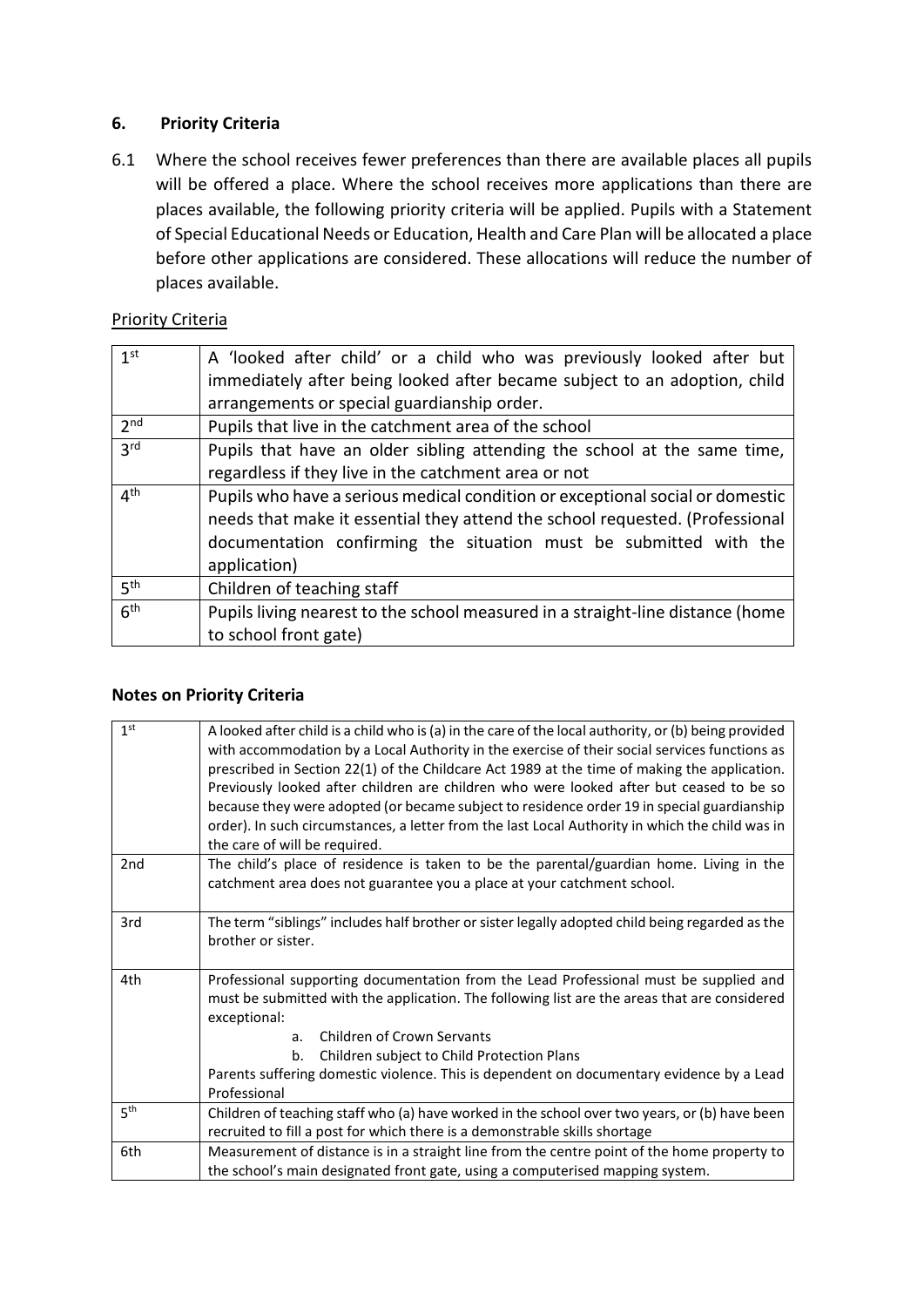# **7. Tie Break**

- 7.1 If any applicants live exactly the same distance from the school, they will be prioritised by the drawing of lots, supervised by an independent officer appointed by the Trust. Where children of multiple birth (twins, triplets etc) are tied for the final place, we will admit such siblings even if this means exceeding the school's PAN.
- 7.2 If a tie-break is necessary to determine which child is admitted, the allocation of a place will be determined first by proximity to the school with those living nearest to the school being given priority. Measurement of distance is in a straight line from the centre point of the home property to the school's main designated front gate, using a computerised mapping system used by the Local Authority.

# **8. Waiting Lists**

- 8.1 Parents whose child have been refused a place will automatically be added to the Over Subscribed List (OSL). The waiting list will operate until the end of the first term after the beginning of the school year. The OSL will be maintained by the school.
- 8.2 A child's position on the waiting list will be determined solely in accordance with the oversubscription criteria. Where places become vacant they will be allocated to children on the waiting list in accordance with the oversubscription criteria. The waiting list will be reordered in accordance with the oversubscription criteria whenever anyone is added to or leaves the waiting list.

# **9. Late Applications**

9.1 Any applications received after the  $15<sup>th</sup>$  January will be considered as a late application. These applications will be considered once all other applications that were received on time have been assessed against the oversubscription criteria by the Local Authority.

# **10. Mid-Term Applications**

10.1 All mid-term applications are administered by the school. It is recommended that parents arrange a visit to the catchment school(s)/other schools of interest. Parents should complete the application form on the school's website. [www.leighfieldschool.co.uk/page/?title=Admissions&pid=39](http://www.leighfieldschool.co.uk/page/?title=Admissions&pid=39)

## **11. Appeals**

- 11.1 All applicants refused a place at the school have a statutory right of appeal to an independent appeal panel constituted and operated in accordance with the School Admission Appeals Code.
- 11.2 Details of how to appeal, including timescales, can be found on the school's website.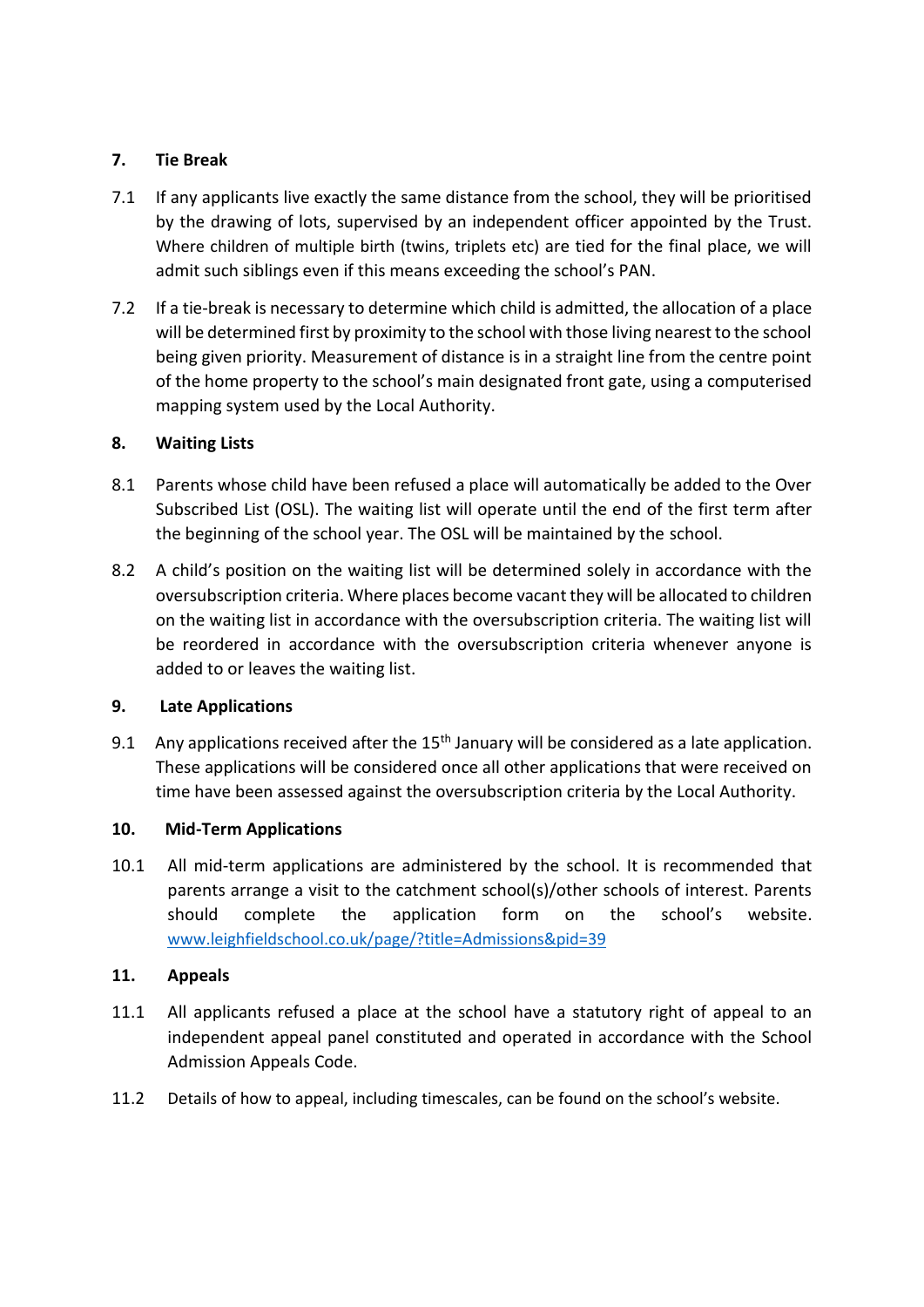- 11.3 Any appeal will be heard by an independent appeal panel whose decisions can override the Admissions Policy. The panel will decide whether to uphold or dismiss the appeal.
- 11.4 Where the panel upholds the appeal the school is required to admit the child.

## **12. Fair Access Protocol**

12.1 Leighfield Primary School participates in the Local Authority's Fair Access Protocol.